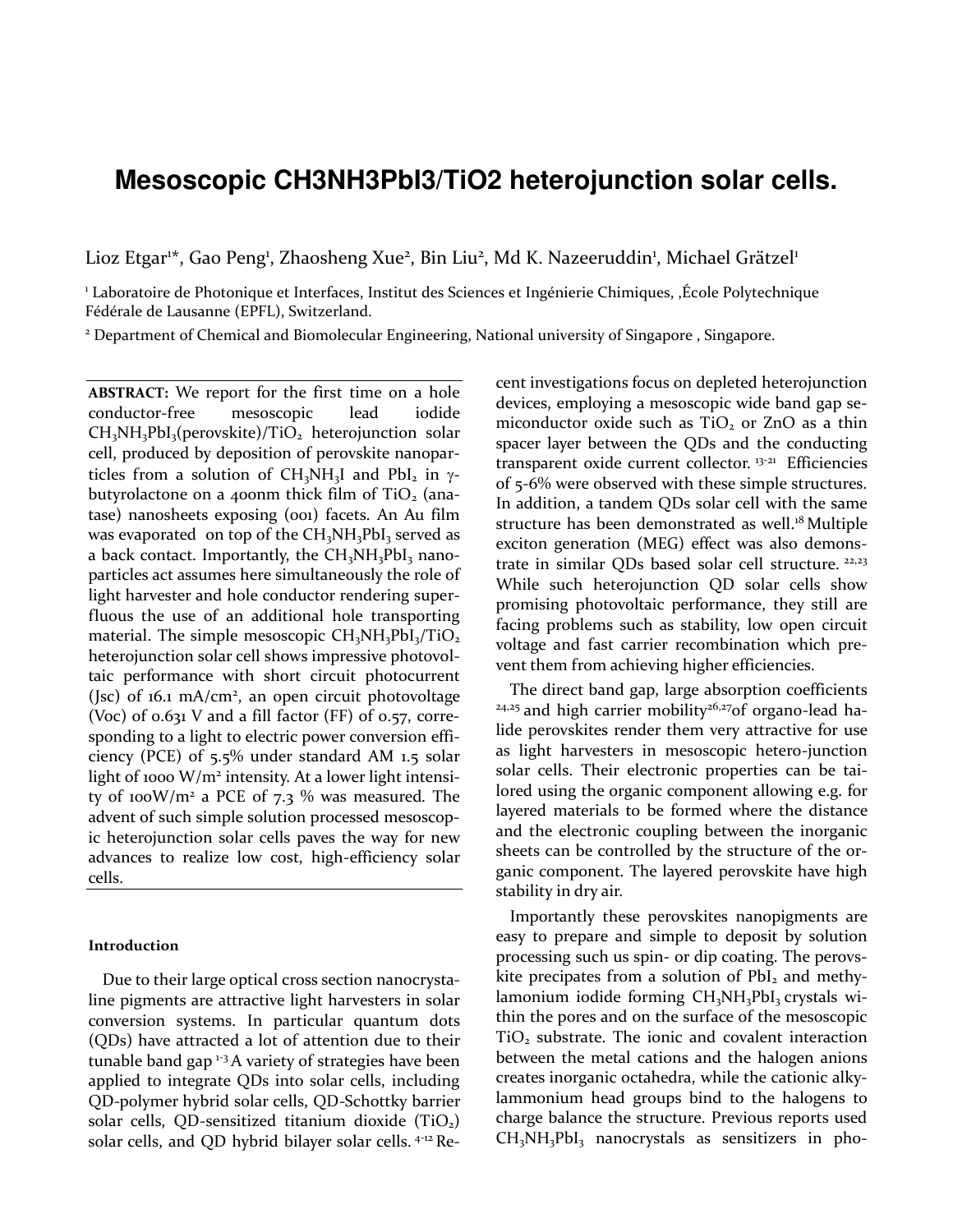toelectrochemical cells with liquid electrolyte<sup>28,29,30</sup>. However the performance of these systems rapidly declined due to dissolution of the perovskite. Very recently, the tin iodide based perovskite CsSnI<sub>3</sub> has been employed as a hole conductor along together with N719 as sensitizer in solid state dye-sensitized solar cells yielding a PCE of 8.5%.<sup>31</sup>

Here we report on  $CH_3NH_3PbI_3$  perovskite/TiO<sub>2</sub> heterojunction solar cell using anatase nanosheets with dominant (001) facets as electron collector. The pervoskite act as an absorber and at the same time as a hole conductor, rendering superfluous the use of an additional p-type material for transporting positive charge carriers. This simple mesoscopic heterojunction solar cell achieved a remarkable photovoltaic performance with current density of 16.1 mA cm-2 , FF of 0.57 and Voc of 0.631V corresponding to a light to electric power conversion efficiency (PCE) of 5.5% under 1 sun intensity. This is the first report on the successful use of  $CH<sub>3</sub>NH<sub>3</sub>PbI<sub>3</sub>$  as an absorber and hole transporting material in a heterojunction solar cell.

#### **Results and discussion**

The synthesis of  $CH_3NH_3PbI_3$  and deposition on the mesoporous  $TiO<sub>2</sub>$  film was carried out by spin coating a 40 wt% precursor solution of  $CH<sub>3</sub>NH<sub>3</sub>I$  and PbI<sub>2</sub> in  $\gamma$ -butyrolactone. CH<sub>3</sub>NH<sub>3</sub>I was synthesized by reaction of HI with 40% methylamine in methanol solution and recrystallization. The film coated on the  $TiO<sub>2</sub>$  darkened upon drying at room temperature, indicating the formation of  $CH<sub>3</sub>NH<sub>3</sub>PbI<sub>3</sub>$  in the solid state.

Figures 1A and 1B present a scheme of the device structure and its energy level diagram. The conduction and valence bands of the  $CH<sub>3</sub>NH<sub>3</sub>PbI<sub>3</sub>$  permit electron injection and hole transportation to the  $TiO<sub>2</sub>$  and the gold respectively. The bottom part of the device, acting as electron collector, is composed of a 100 nm thick hole blocking compact  $TiO<sub>2</sub> film$ supported by the FTO transparent glass front contact, onto which a ca 500 nm thick layer of the  $TiO<sub>2</sub>$ nanosheets was deposited. The light is absorbed by the  $CH<sub>3</sub>NH<sub>3</sub>PbI<sub>3</sub>$  nanoparticles, which were deposited onto the  $TiO<sub>2</sub>$  by spin coating technique. A gold contact was eveporated on top of the  $CH<sub>3</sub>NH<sub>3</sub>PbI<sub>3</sub>$ thin film.



Figure 1 : (A) Scheme of the device structure ; (B) Energy level diagram of the  $CH<sub>3</sub>NH<sub>3</sub>PbI<sub>3</sub>/TiO<sub>2</sub> heterojunc$ tion solar cell.

Figure 2 shows high resolution scaning electron microscopy (HR-SEM) image of the cross section of the solar cell.. The change in contrast above the compact  $TiO<sub>2</sub>$  layer indicates the penetration of the  $CH<sub>3</sub>NH<sub>3</sub>PbI<sub>3</sub>$  nanocrystals into the pores formed by the anatase film.



Figure 2 : Transmission electron microscopy picture of the cross section of the  $CH<sub>3</sub>NH<sub>3</sub>PbI<sub>3</sub>/TiO<sub>2</sub> heterojunc$ tion solar cell. The dark areas can be attributed to the  $CH<sub>3</sub>NH<sub>3</sub>PbI<sub>3</sub>$  which penetrates through the mesopores TiO2 film.

Figure 3A exhibits J-V characteristics of the mesoscopic  $CH<sub>3</sub>NH<sub>3</sub>PbI<sub>3</sub>/TiO<sub>2</sub> heterojunction pho$ tovoltaic cell under 1 sun illumination. Under standard reporting conditions, i.e. AM 1.5 solar light at 1000 W/m<sup>2</sup> the device produced an open-circuit voltage ( $V_{\text{oc}}$ ) of 0.631 V, a short circuit current density  $(J_{\rm sc})$  of 16.1mA cm<sup>-2</sup> and a fill factor of 57% corresponding to a power conversion efficiency (PCE) of 5.5% (table 1). The PEC increase at 100  $W/m^2$  intensity to 7.28% with J<sub>sc</sub> of 2.14 mA cm<sup>-2</sup>, a fill factor of 62% and Voc of 0.565 V.

The incident photon to current conversion efficiency (IPCE) specifies the ratio of extracted electrons to incident photons at a given wavelength. The IPCE spectrum (Figure 3B) is plotted as a function of wavelength of the light. The solid state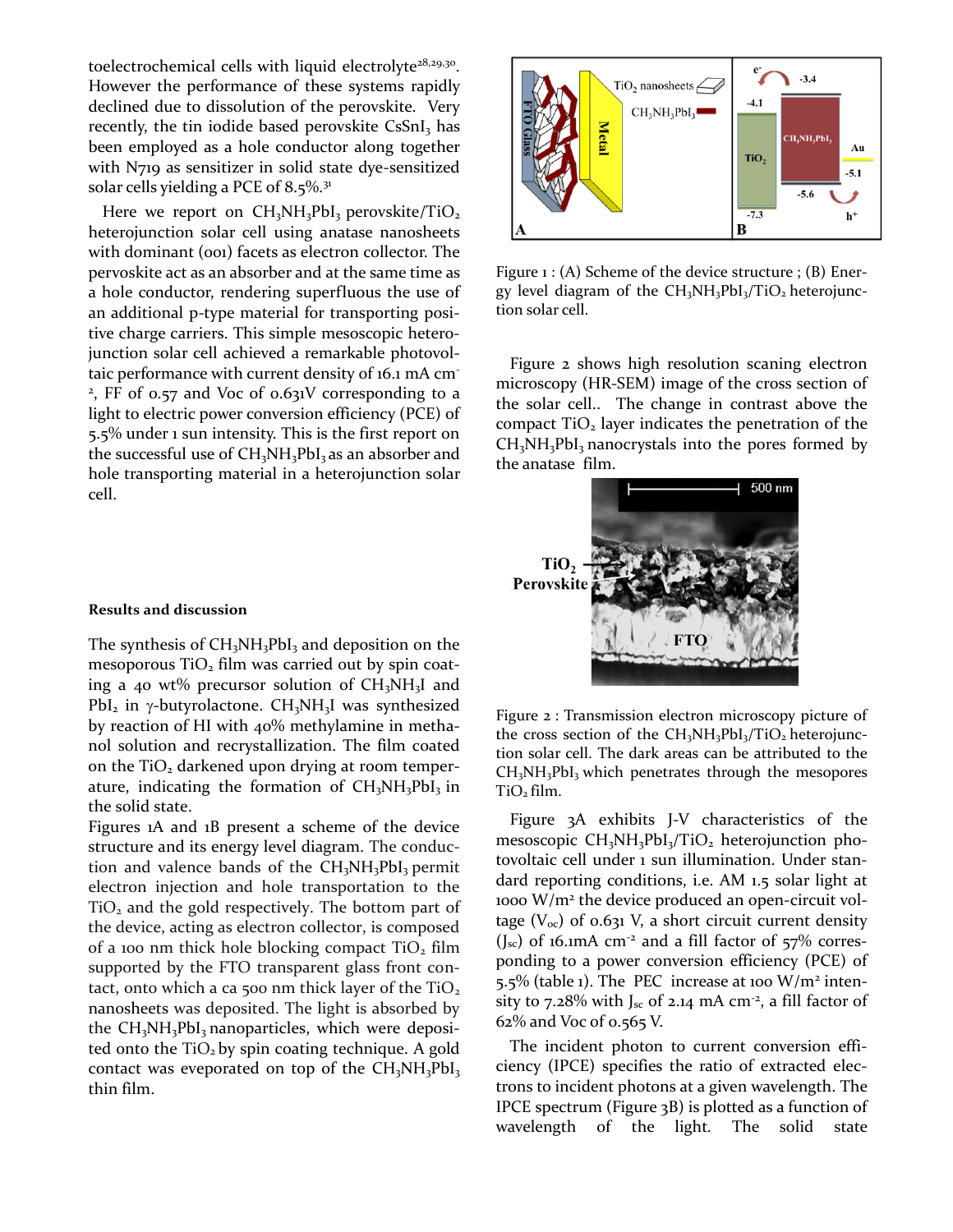$CH<sub>3</sub>NH<sub>3</sub>PbI<sub>3</sub>/TiO<sub>2</sub> heterojunction solar cell shows an$ excellent response from 400 - 800nm, the IPCE is reaching its maximum of 90% over the wavelength range from 400 nm to 540 nm decreasing at longer wavelength till 780nm. Integration of the IPCE spectrum over the AM1.5 solar emission yields a photocurrent density of  $16.2 \text{ mA/cm}^2$ , in good agreement with the measured values, showing that the spectral mismatch between the solar simulator employed and the true AM 1.5 solar emission is negligibly small.



Figure 3: (A) J-V characteristic of the Lead iodide Perovskite/TiO<sub>2</sub> heterojunction solar cell; (B) IPCE spectrum of the device.

#### **Table 1: Photovoltaic device parameters of the CH3NH3PbI3/TiO2 solar cell**

| Sun In-<br>tensity | Jsc $(mA/cm2)$ | $Voc$ (mV) | FF   | (%)  |
|--------------------|----------------|------------|------|------|
| 10                 | 2.1            | 565.8      | 0.62 | 7.28 |
| 100                | 16.1           | 631.6      | 0.57 | 5.5  |

#### **Conclusions**

In summary the present work establishes for the first time that  $CH<sub>3</sub>NH<sub>3</sub>PbI<sub>3</sub>$  nanocrystals can act both as efficient light harvester and hole transporter in solar cells comprising a meoscocopic

 $CH<sub>3</sub>NH<sub>3</sub>PbI<sub>3</sub>/TiO<sub>2</sub> heterojunction. The role of the$ TiO<sub>2</sub> nanoplatelets is to accept electrons and transport them to the front collector. This eliminates the need for employing an additional organic or inorganic hole conductor, whose infiltration in the mesoporous  $TiO<sub>2</sub>$  has posed difficulties in the past. There is much room for further improvement of the PCE in particular by increasing the FF and Voc and this will be the focus of our continuing investigations The fact that the perovskite is stable in dry ambient air and can be deposited by low cost solution processing opens up new ways for future development of high efficiency low cost photovoltaic cells.

#### **Experimental**

## CH<sub>3</sub>NH<sub>3</sub>I synthesis

CH3NH3I was synthesized by reacting 30 mL methylamine (40% in methanol, TCI) and 32.3 mL of hydroiodic acid (57 wt% in water, Aldrich) in a 250 mL round bottomed flask at  $o$  °C for 2 h with stirring. The precipitate was recovered by putting the clear solution on a roti-vapor and carefully removed the solvents at 50  $^{\circ}$ C. The yellowish raw product, methylammonium iodide (CH<sub>3</sub>NH<sub>3</sub>I), was washed with diethyl ether by stirring the solution for 30 min, which was repeated three times, and then finally recrystallized from a mixed solvent of diethyl ether and ethanol. After filtration, the solid was collected and dried at 60  $\mathrm{^{\circ}C}$  in vacuum oven for 24 h.

# Synthesis and purification of TiO<sub>2</sub> nanosheets

The synthesis of the nanosheets followed the typical experimental procedure.  $32$  Ti(OBu)<sub>4</sub> (10 mL, 98%) and hydrofluoric acid (0.8 mL, 47%) solution mixed in a 150 mL dried Teflonautoclave which was kept at 180 ºC for 24 h to yield well-defined rectangular sheet-like structures with a side length of 30 nm and a thickness of 7 nm. After the reaction the dispersion was cooled to room temperature, the white powder was separated by high-speed centrifugation and washed with ethanol followed by distilled water for several times.

*Caution:* Hydrofluoric acid is extremely corrosive and a contact poison, it should be handled with extreme care! Hydrofluoric acid solution is stored in Teflon containers in use.

#### Solar cell fabrication

Thin dense  $TiO<sub>2</sub>$  layer of ~100 nm thickness was deposited onto a  $SnO<sub>2</sub>:F$  conducting glass substrate ( $15\Omega/cm$ , Pilkington) by spray pyrolysis method<sup>33</sup>. The deposition temperature of  $TiO<sub>2</sub>$  compact layer was 450 °C. TiO<sub>2</sub> nanosheet films of  $\sim$  0.5  $\mu$ m thickness was prepared by spin coating method onto this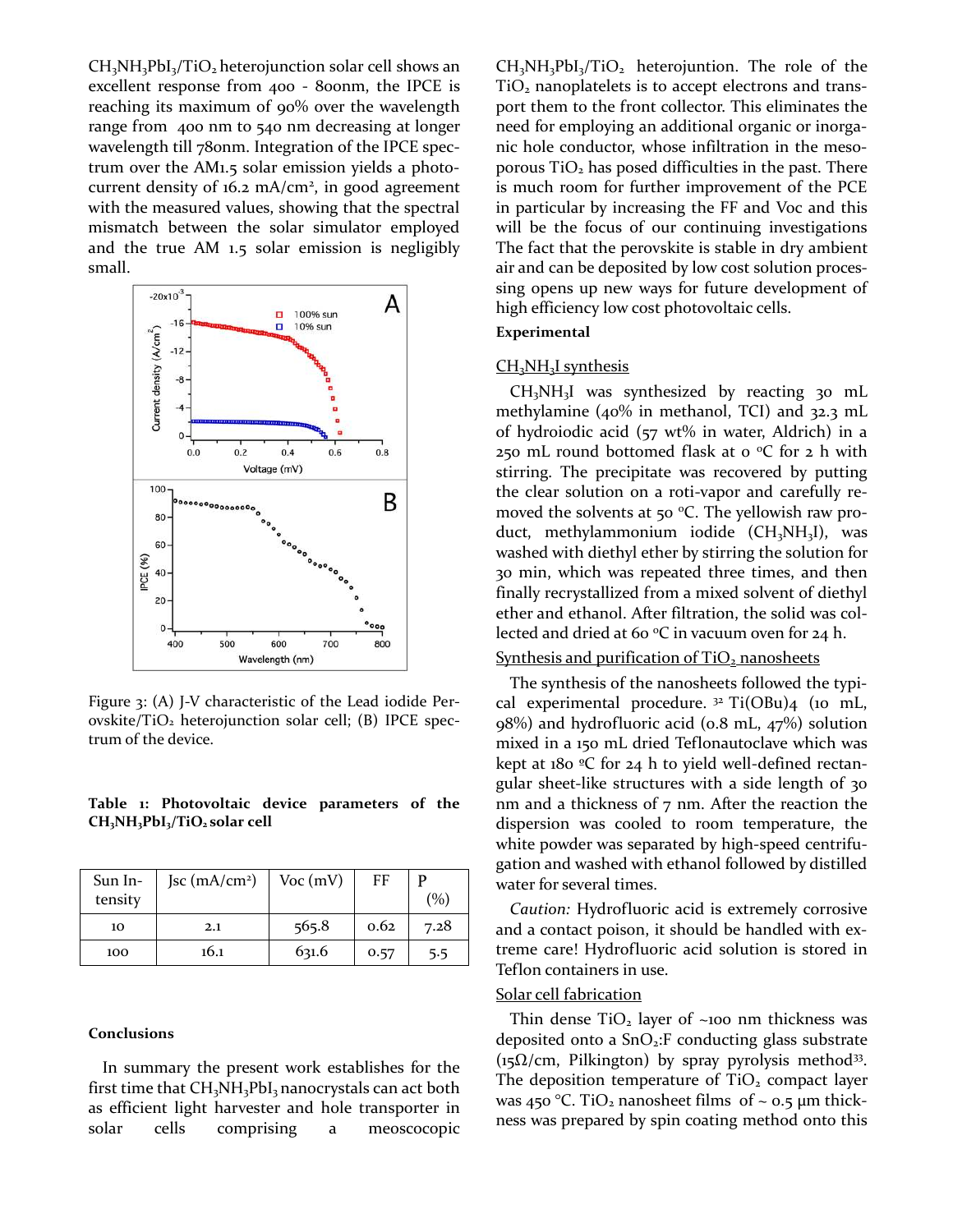substrate using the  $TiO<sub>2</sub>$  nanosheets with ooi dominant facets. The  $TiO<sub>2</sub>$  layer was annealed at 500  $°C$ for 30 min in air. The substrate was immersed in 40 mM TiCl<sub>4</sub> aqueous solutions for 30 min at 70  $^{\circ}$ C and washed with distilled water and ethanol, followed by annealing at 500 ˚C for 30 min in air.

The synthesis of  $CH<sub>3</sub>NH<sub>3</sub>PbI<sub>3</sub>$  on the TiO<sub>2</sub> surface was carried out by dropping on the  $TiO<sub>2</sub>$  film a 40 wt% precursor solution of equimolyr CH<sub>3</sub>NH<sub>3</sub>I and  $PbI<sub>2</sub>$  in  $\gamma$ -butyrolactone. Film formation by spin coating (2000 rpm, 30 sec) in the glove box.

The film coated on the  $TiO<sub>2</sub>$  changed its color upon drying at room temperature, indicating the formation of  $CH<sub>3</sub>NH<sub>3</sub>PbI<sub>3</sub>$  in the solid state. The  $CH<sub>3</sub>NH<sub>3</sub>PbI<sub>3</sub>$  film was annealed under argon for  $15$ min at  $100^{\circ}$ C.

Finally the counter electrode was deposited by thermal evaporation of gold under a pressure of 5×10<sup>-5</sup> Torr. The active area was 0.12 cm<sup>2</sup>. After the preparation, the cells were allowed to expose in air.

# Photovoltaic Characterization

Photovoltaic measurements employed an AM 1.5 solar simulator equipped with a 450W xenon lamp (Model No. 81172, Oriel). Its power output was adjusted to match AM 1.5 global sunlight (100 mW/cm<sup>2</sup> ) by using a reference Si photodiode equipped with an IR-cutoff filter (KG-3, Schott) in order to reduce the mismatch between the simulated light and AM 1.5 (in the region of 350–750 nm) to less than 2% with measurements verified at two PV calibration laboratories [ISE (Germany), NREL (USA)]. I–V curves were obtained by applying an external bias to the cell and measuring the generated photocurrent with a Keithley model 2400 digital source meter. The voltage step and delay time of photocurrent were 10 mV and 40 ms, respectively. A similar data acquisition system was used to determine the monochromatic incident photon- toelectric current conversion efficiency. Under full computer control, light from a 300 W xenon lamp (ILC Technology, U.S.A.) was focused through a Gemini-180 double monochromator (Jobin Yvon Ltd., U.K.) onto the photovoltaic cell under test. The monochromator was incremented through the visible spectrum to generate the IPCE  $(\lambda)$  as defined by IPCE (λ)) =  $12400$ (Jsc/λφ), where λ is the wavelength, Jsc is short-circuit photocurrent density (mA cm-2), and  $\phi$  is the incident radiative flux (mW cm<sup>-2</sup>). Photovoltaic performance was measured by using a metal mask with an aperture area of  $0.49 \text{ cm}^2$ . The cross section of the device was measured by Zeiss Jemini FEG-SEM, using 5kV with magnification of 250KX.

## **AUTHOR INFORMATION**

#### **Corresponding Author**

Dr. Lioz Etgar, email: lioz.etgar@epfl.ch

#### **Funding Sources**

No competing financial interests have been declared.

# **ACKNOWLEDGMENT**

This work was partially supported by EU FP7 project ENERGY-261920 "ESCORT". M.K.N. thanks the World Class University program, Photovoltaic Materials, Department of Material Chemistry, Korea University, Chungnam, 339-700, Korea, funded by the Ministry of Education, Science and Technology through the National Research Foundation of Korea (No. R31-2008- 000-10035-0).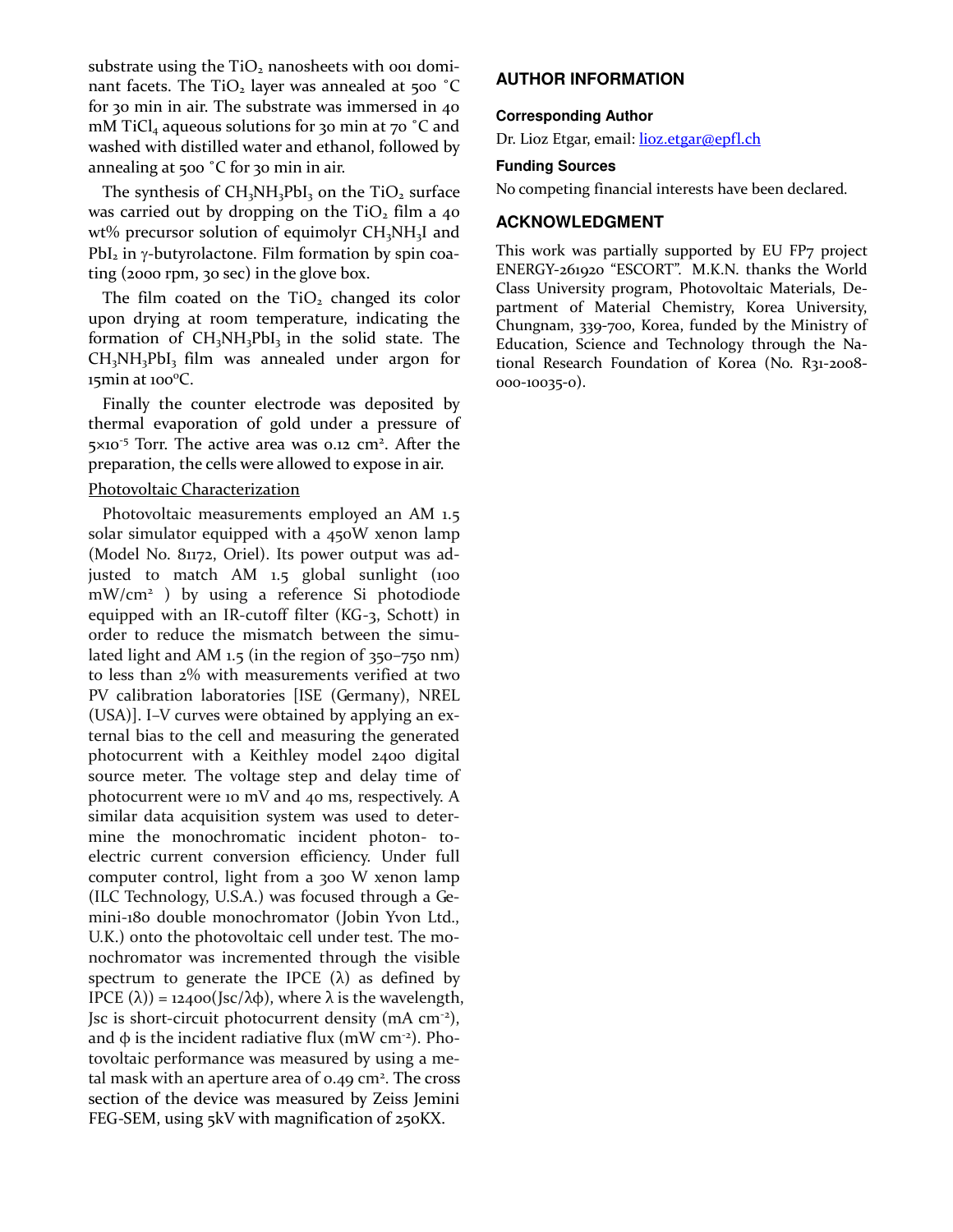# Table of Contents



# **REFERENCES**

 $\overline{a}$ 

1 Huynh, W. U.; Dittmer, J. J.; Alivisatos, A P. *Science* **2002,** *295*, 2425.

2 I. Gur, N.; A. Fromer, M. I Geier;A. P Alivisatos. *Science* **2005**, *310*, 462.

3 W. J. E. Beek,; M. M Wienk; R. A. J. Janssen. *Adv. Func. Mater* **2006**, *16*, 1112.

4 J. M. Luther; M. Law; M. C. Beard; Q. Song; M. O. Reese; R. J. Ellingson; A. J. Nozik. *Nano lett.* **2008**, *8*, 3488.

5 W. Ma; J. M. Luther; H.Zheng; Y.Wu; A. P. Alivisatos. *Nano lett.* **2009**, *9*,1699.

6 R. Plass; S.Pelet; J. Krueger; M. Grätzel; U. Bach. *J. Phys. Chem. B,* **2002**, *106*, 7578.

7 B. Sun; A. T. Findikoglu; M. Sykora; D. J. Werder; V. I. Klimov. *Nano lett.* **2009**, *9*, 1235.

8 J. M. Luther; M. Law; Q. Song; C. L. Perkins; M. C. Beard; A. J. Nozik. *ACS Nano,* **2008**, *2*, 271.

9 S. Zhang; P. W. Cyr; S. A. McDonald; G. Konstantatos; E. H. Sargent. *Appl. Phys. Lett*. **2005,** *87*, 233101.

<sup>10</sup> B.-R. Hyun; Y.-W. Zhong; A. C. Bartnik; L. Sun, H. D. Abruňa; F. W. Wise; J. D. Goodreau; J. R. Matthews; T. M. Leslie; F. Borrelli. *ACS Nano,* **2008**, *2*, 2206.

<sup>11</sup>D. Ratan; T. Jiang; D. A. Barkhouse; W. Xihua; G. P.-A. Andras; B. Lukasz; L. Larissa; E. H. Sargent. *J. Amer. Chem. Soc*. **2010**, 132, 5952.

<sup>12</sup> J. M. Luther; J. Gao; M. T. Lloyd; O. E. Semonin; M. C. Beard; A. J. Nozik. *Adv. Mater*. **2010**, 22, 3704.

<sup>13</sup> A. G. Pattantyus-Abraham; I. J. Kramer; A. R. Barkhouse; X. Wang; G. Konstantatos; R. Debnath; L. Levina; I. Raabe; M. K. Nazeeruddin; M. Gratzel; E. H. Sargent. *[ACS Nano](javascript:AL_get(this,%20)*. **2010**, 4(6), 3374.

<sup>14</sup> H. Liu; J. Tang; I. J. Kramer; R. Debnath; G. I. Koleilat; X. Wang; A. Fisher; R. Li; L. Brzozowski; L. Levina; E. H. Sargent. *Adv. Mater*. **2011**, 23, 3832.

<sup>15</sup> J. Gao; J. M. Luther; O. E. Semonin; R. J. Ellingson; A. J. Nozik; M. C. Beard. *Nano Lett*. **2011**, 11 (3), pp 1002.

<sup>16</sup> J. Gao; C. L. Perkins; J. M. Luther; M. C. Hanna; H.Y. Chen; O. E. Semonin; A. J. Nozik; R. J. Ellingson; M. C. Beard. *Nano Lett*. **2011**, 11 (8), pp 3263.

<sup>17</sup> D. A. R. Barkhouse; R. Debnath; I. J. Kramer; D. Zhitomirsky; A. G. Pattantyus-Abraham; L. Levina; L. Etgar; M. Grätzel; Edward H. Sargent. *Adv. Mater*. **2011**, 23, 3134.

<sup>18</sup> X. Wang; G. I. Koleilat; J. Tang; H. Liu; I. J. Kramer; R. Debnath; L. Brzozowski; D. A. R. Barkhouse; L. Levina; S. Hoogland; E. H. Sargent. *Nature photonics* **2011**, 5, 480.

<sup>19</sup> K. S. Leschikies; T. J. Beatty; M. S. Kang; D. J. Norris; E. S. Aydil. *ACS Nano* **2009**, 3(11), 3638.

<sup>20</sup> Lioz Etgar; Wei Zhang; Stefanie Gabriel; Stephen G. Hickey; Md K. Nazeeruddin; Alexander Eychmüller; Bin Liu; Michael Grätzel. *Advanced Materials* **2012**, 24(16), 2202-2206.

<sup>21</sup> Lioz Etgar; Thomas Moehl; Stefanie Tscharntke; Stephen G. Hickey; Alexander Eychmüller and Michael Grätzel. *ACS Nano* **2012,** 6 (4), 3092–3099.

<sup>22</sup> J. B. Sambur; T. Novet; B. A. Parkinson. *Science* **2010**, 330, 63.

<sup>23</sup> O.F.Semonin; J.M. Luther; S.Choi; H.Y.Chen; J.Gao; A.J.Nozik; M.C.Beard. *Science* **2011**, 334, 1530.

<sup>24</sup> Akihiro Kojima; Masashi Ikegami; Kenjiro Teshima; and Tsutomu Miyasaka. *Chem. Lett.* **2012**, 41, 397.